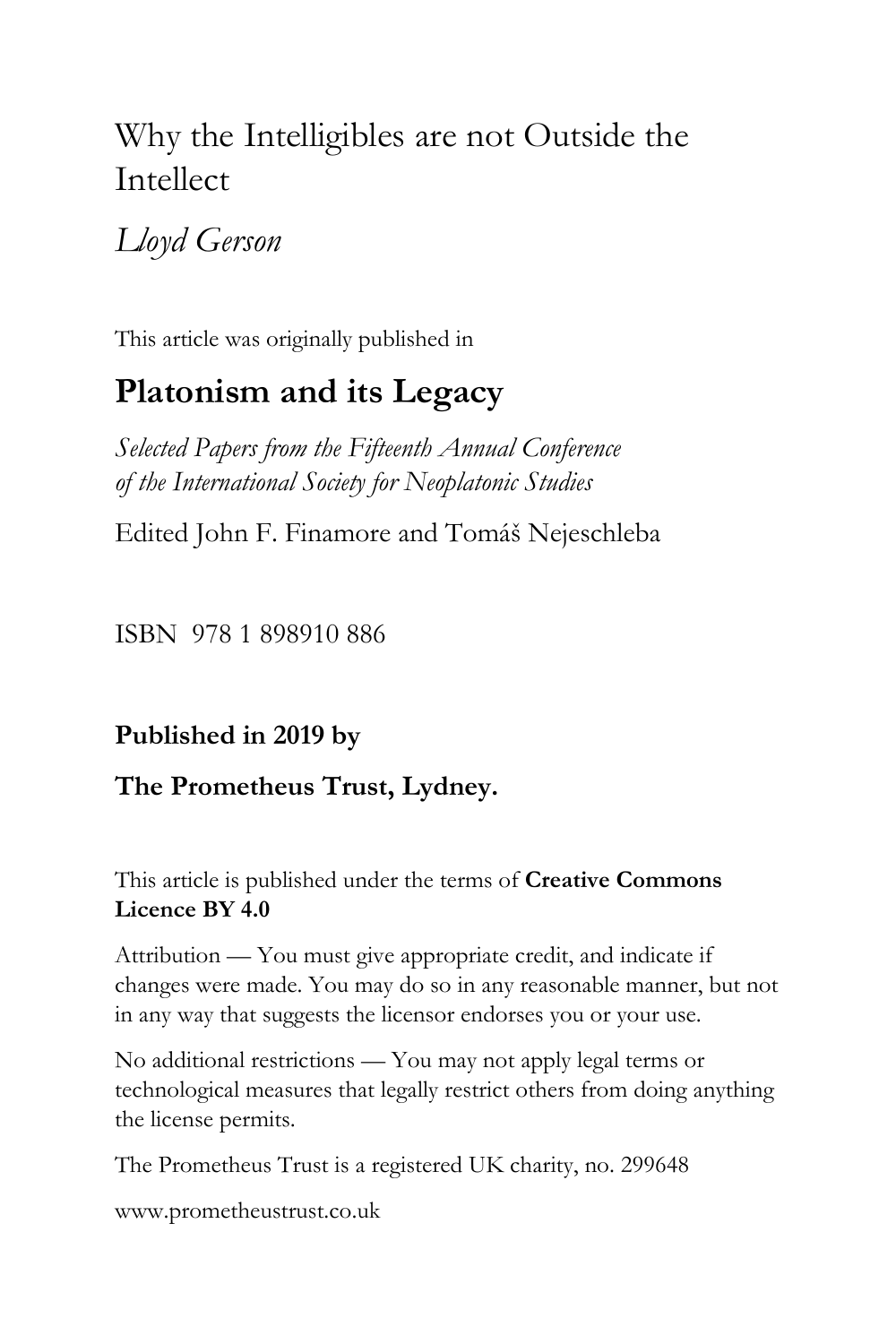### Why the Intelligibles are not Outside the Intellect

#### Lloyd Gerson

 In *Ennead* V 5 [32], Plotinus devotes the first two chapters to defending the thesis that the intelligibles are not outside Intellect, the second hypostasis of the Platonic system. In his *Life of Plotinus* §18, Porphyry says that at first he denied this thesis, but after three days of arguing with Amelius at the behest of Plotinus, Porphyry came around to seeing the truth of what Plotinus was claiming. Porphyry, no doubt, wanted to preserve the immutability and eternality of intelligibles in order to avoid any possibility that the manipulation of concepts or mental entities that we are plainly capable of might be supposed to be possible in the purely intelligible real. But he evidently came to see that it was not only possible but necessary that intelligibles should not be separated from their eternal intellection.

 The provenance of this thesis of Plotinus has been well established and can be briefly sketched. In *Timaeus*, Plato does not explicitly say that the Forms are in the intellect that is the Demiurge, but he does say that (1) that he wanted to make the cosmos like himself (παραπλήσια) and (2) that he wanted to make the cosmos a likeness ( $\phi$ μοιότητα) of the Living Animal upon which the cosmos is modeled.<sup>[1](#page-1-0)</sup> The implication is that by making the cosmos like the Living Animal, he thereby makes it like himself. So, the contents of the intellect that is the Demiurge must at least be like the contents of the Living Animal. It is natural for Platonists to think that this likeness is not that of an image in relation to its exemplar, that is, that the Demiurge has images of the Forms in his intellect, but rather that he has the Forms themselves. This is so because there are no images of Forms within the intelligible world. Images are all deficient in one way or another in relation to their originals. But if the Demiurge is immersed in images, then there can be no direct cognition of reality. This is an outcome that Plato (and Aristotle) regarded as self-refuting.

<span id="page-1-0"></span><sup>&</sup>lt;sup>1</sup> See *Tim.* 29E1-3, 30C2-D1. At 36E5-37A2, the Demiurge is said to be "the best among intelligibles and the things that always exist" (τῶν νοητῶν ἀεί τε ὄντων ὑπὸ τοῦ ἀρίστου). This seems to emphasize the identity of the Demiurge with the Living Animal.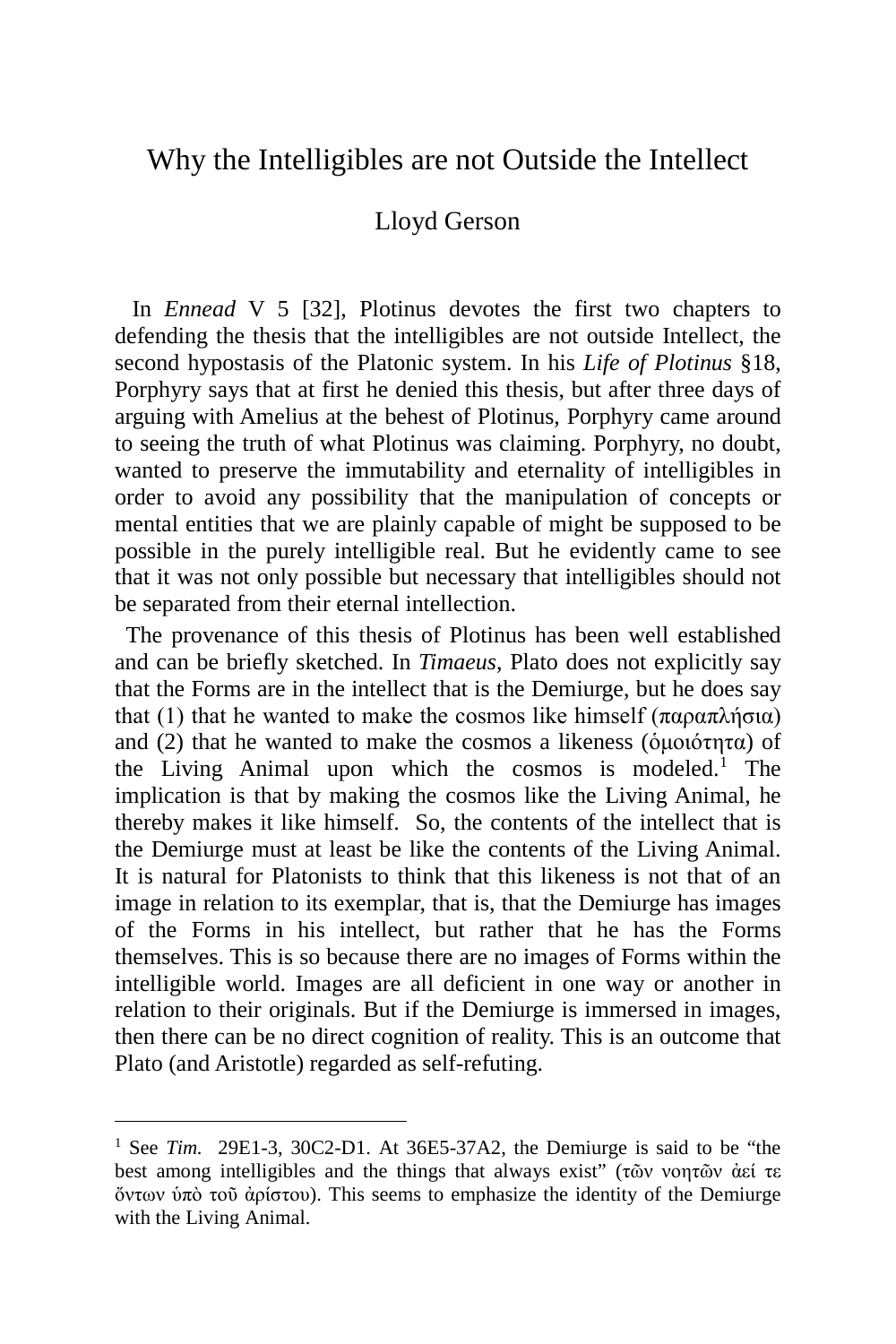Second, Aristotle tells us that he approves of the view that "the soul is the place of forms," adding, however, that it is not the whole soul, but only the thinking part, and that the soul is only forms potentially, not actually. This seems to be a reference to the *Timaeus* passages just mentioned, not to the view criticized in *Parmenides.*[2](#page-2-0) Aristotle's point concerns primarily forms in sensibles. The thinking part of the embodied soul is indeed only potentially these. If, however, there were separate Forms, then the reasons for believing that they are "internal" to an intellect would be ones with which Aristotle would agree, as is evident from the next point and from Plotinus' analysis of the issue.

 Third, Aristotle adds the insight that in intellection, the intellect is identical with its intelligible objects.<sup>[3](#page-2-1)</sup> If this is so, then Platonists would be encouraged to think that the primary Intellect would be identical with its intelligible objects, that is, that they would not be outside of it. The Platonic and Aristotelian accounts of intellection and intelligibles are joined in Middle Platonism, for example, in Alcinous, in the doctrine that Forms are divine thoughts (νοήματα).<sup>[4](#page-2-2)</sup> One complication with this is that Plotinus, precisely because he agrees that Intellect and intelligibles are inseparable, denies what Platonists like Alcinous claim, namely, that Intellect is the first principle of all. I will, though, not be concerned with this side of the story. Rather, I want to focus on the philosophical argument for the thesis that Porphyry at first rejected out of hand, that intelligibles are not outside Intellect. And then I will turn to the startling implication of this thesis, namely, that Being is, as Plotinus says, a one-many, a conclusion that, from Parmenides to Aristotle to Hegel, is taken to be rank nonsense for the obvious reason that if Being is many, then, as Plato himself suggests in *Sophist*, we still face the question of the being that the many share.<sup>[5](#page-2-3)</sup> In

<span id="page-2-0"></span><sup>&</sup>lt;sup>2</sup> See *De an*.  $\Gamma$  4, 429a27-29. Aristotle does not say that he is thinking of Plato specifically, although the reason given by some scholars for believing that he is not thinking of Plato is not persuasive. At *Parm* 132B-C, Parmenides rejects the view advanced by Socrates that Forms are "thoughts" (νοήματα) in the mind. Plato's reasons for thinking that Forms are in, that is, are identical with, the intellect of the Demiurge are not contradicted by saying that Forms are not concepts. For as the *Parmenides* passage emphasizes, concepts are *of* Forms.

<span id="page-2-1"></span><sup>3</sup> See *De an.* Γ 4, 429b9, 430a2-3, 5, 430a9-20, 7, 431a1-2, b17, 8, 3-4.

<span id="page-2-2"></span><sup>4</sup> See e.g., *Didask.* 9.1-2; Atticus, fr. 26 Des Places. It is possible that Alcinous believed that the rejection of the claim that Forms are thoughts in *our* intellects did not entail that they could not be thoughts in a divine intellect. 5 See *Soph.* 242B-244B.

<span id="page-2-3"></span>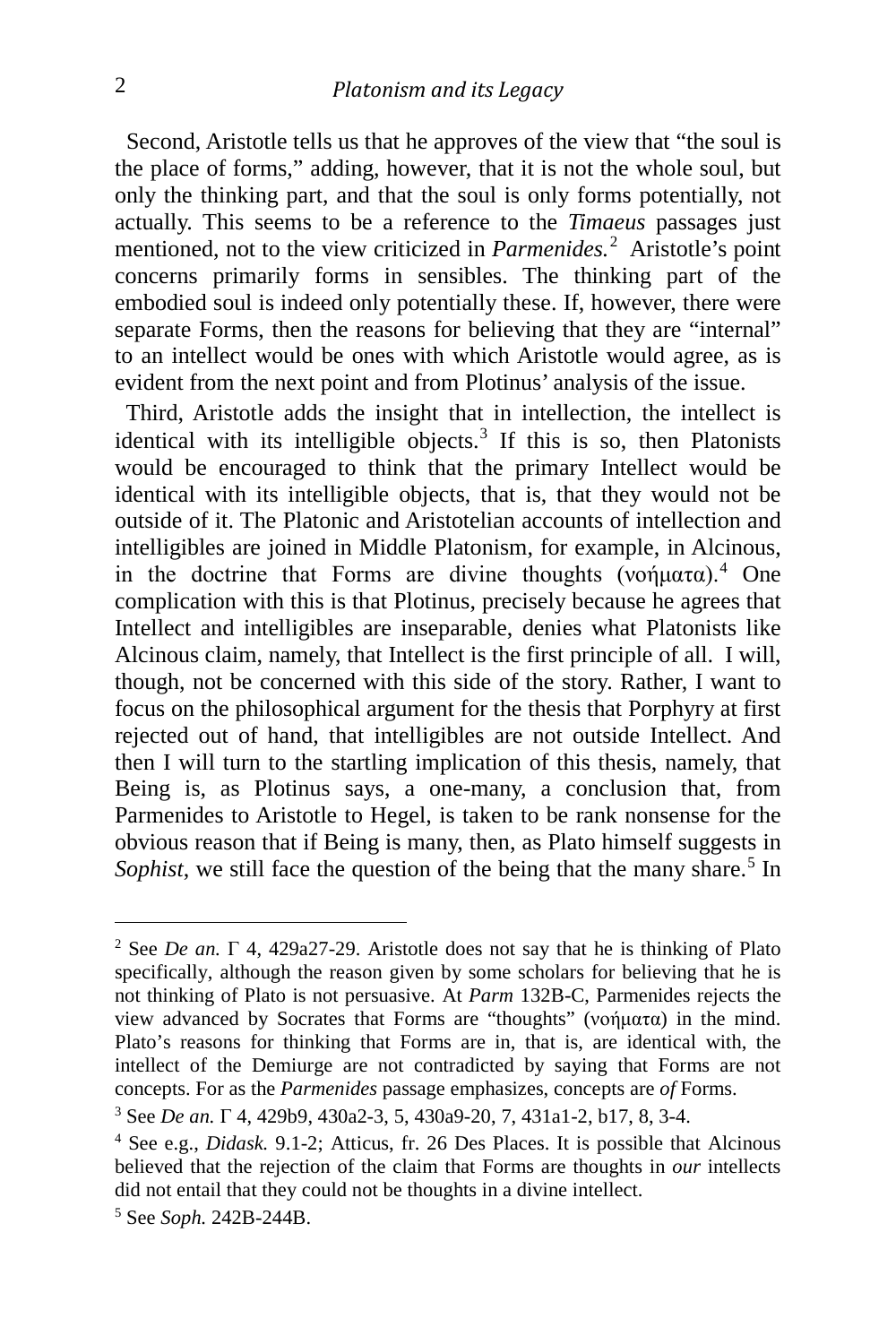other words, we face the question of why being could be other than one.

 Plotinus advances several arguments for his thesis, but I will focus on what he calls "the greatest objection" against the claim that the intelligibles *are* outside the Intellect.[6](#page-3-0)

 But the greatest objection is this. If indeed one were to grant that these intelligibles are totally outside Intellect, and then claim that Intellect contemplates them as such, it necessarily follows that it does not itself have the truth of these things and that it is deceived in all that it contemplates; for it is those intelligibles that would be the true reality. So, it will contemplate them though it does not have them, instead receiving reflections of them in a kind of cognition like this. Not having true reality, then, but rather receiving for itself reflections of the truth, it will have falsities and nothing true. So, if it knows that it has falsities, it will agree that it has no share in truth. But if it is ignorant of this as well, and thinks that it has the truth when it does not, the falsity that is generated in it is double, and that will separate it considerably from the truth.

 The claim that if the intelligibles are outside Intellect, it "does not itself have the truth of these things" seems embarrassingly questionbegging. For either the words "have the truth" just mean that the intelligible are *inside* Intellect in which case the argument is circular or else they mean something else, but why in the world would we suppose that they supply a reason for thinking that the intelligible are not outside Intellect?

 In order to begin to appreciate the point that Plotinus is making, let us first be clear that the "truth" that Plotinus is here speaking of is ontological truth, not semantical truth. He is referring to the truth that

<span id="page-3-0"></span><sup>6</sup> V 5 [32], 1, 50-62: Μέγιστον δὲ πάντων ἐκεῖνο· εἰ γὰρ καὶ ὅτι μάλιστα δοίη τις ταῦτα ἔξω εἶναι καὶ τὸν νοῦν αὐτὰ οὕτως ἔχοντα θεωρεῖν, ἀναγκαῖον αὐτῷ μήτε τὸ ἀληθὲς αὐτῶν ἔχειν διεψεῦσθαί τε ἐν ἅπασιν οἷς θεωρεῖ. Τὰ μὲν γὰρ ἀληθινὰ ἂν εἴη ἐκεῖνα· θεωρήσει τοίνυν αὐτὰ οὐκ ἔχων αὐτά, εἴδωλα δὲ αὐτῶν ἐν τῇ γνώσει τῇ τοιαύτῃ λαβών. Τὸ τοίνυν ἀληθινὸν οὐκ ἔχων, εἴδωλα δὲ τοῦ ἀληθοῦς παρ᾽ αὐτῷ λαβὼν τὰ ψευδῆ ἕξει καὶ οὐδὲν ἀληθές. Εἰ μὲν οὖν εἰδήσει, ὅτι τὰ ψευδῆ ἔχει, ὁμολογήσει ἄμοιρος ἀληθείας εἶναι· εἰ δὲ καὶ τοῦτο ἀγνοήσει καὶ οἰήσεται τὸ ἀληθὲς ἔχειν οὐκ ἔχων, διπλάσιον ἐν αὐτῷ τὸ ψεῦδος γενόμενον πολὺ τῆς ἀληθείας αὐτὸν ἀποστήσει.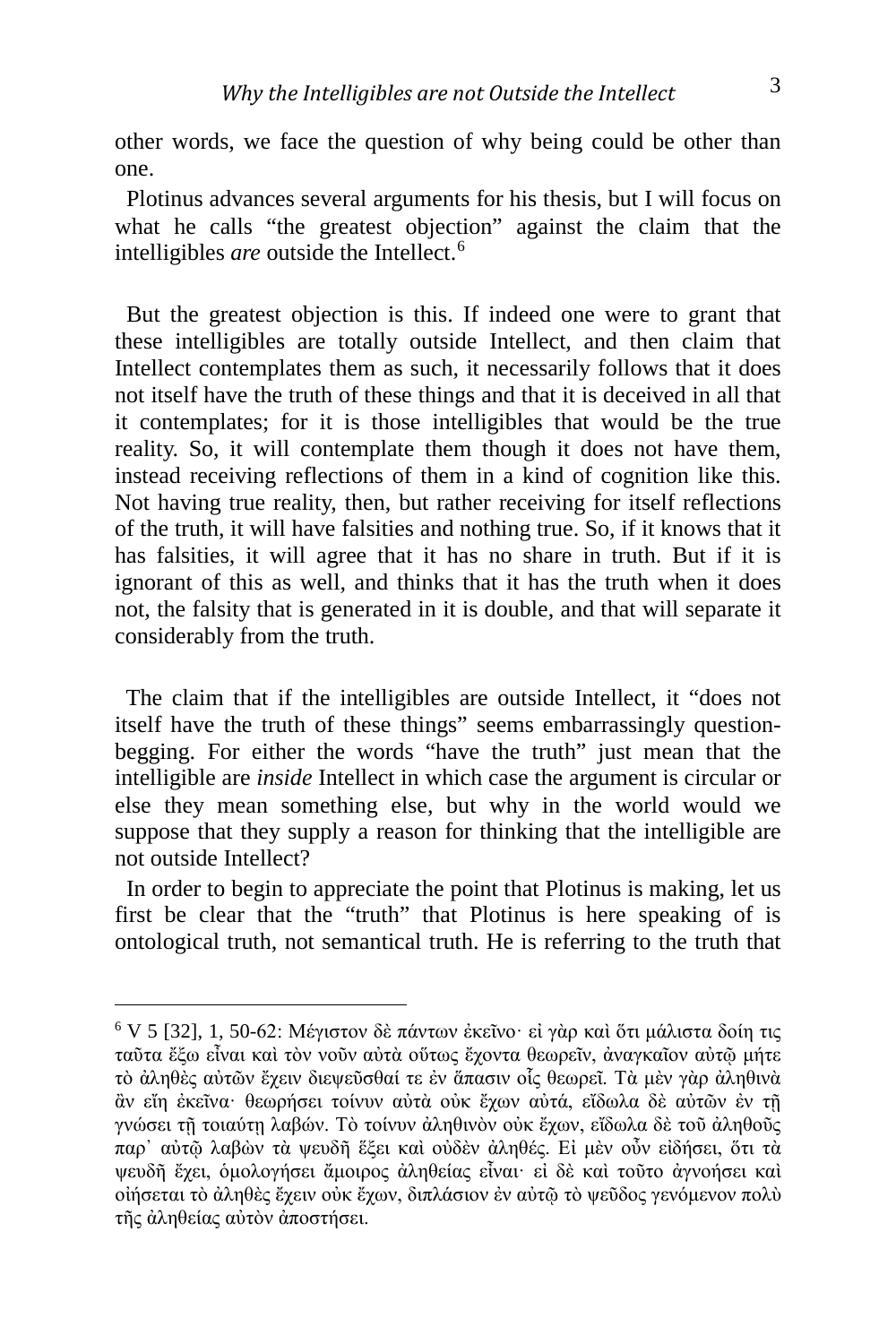the Idea of the Good provides the Forms with.<sup>[7](#page-4-0)</sup> He is not referring to a property of propositions or sentences. Ontological truth is a relational property of intelligibles, that is, the property of being perspicuous to or accessible by an intellect.  $8$  Even so, one wants to know why ontological truth must be inside Intellect as opposed to being only inside the Forms as provided by the Good.

 In order to answer *this* question of why this must be so, let us recall those passages in *Phaedo*, *Sophist*, and elsewhere where Plato speaks about relations among the Forms. For example in *Phaedo* we learn that 5 is an odd number, and in *Sophist* we learn that there is a "community," (κοινωνία) of Forms or a "plaiting" (συμπλοκή) of Forms without which there could be no semantical truth or even no discourse.[9](#page-4-2) The metaphors of connectedness or association are seductive but opaque. For Forms are immutable, immaterial entities, "monads" in the language of *Philebus,* and all the metaphors of connection are drawn from the sensible world where connections are based on spatial or temporal contiguity and are all external relations. Without space and time, we have no easy grasp on how two intelligible can be connected.

 We come a step closer to the real issue when we distinguish external relations from internal relations. In the former case, when A and B are externally related, then either A or B can exist without the other; in the latter, if A and B are internally related, then it is not possible to "remove" one without removing the other whether this be symmetrically or asymmetrically. So, if 5 is odd, it is not possible to remove the oddness from 5, though it is also the case that 3 is internally related to odd even though 5 and 3 are not internally related in the identical way. Contrast the color spectrum. Crimson is necessarily darker than pink, but it is not internally related to pink because if pink were to disappear owing perhaps to some anomaly in the laws of physics, crimson would remain exactly the color it is.

<span id="page-4-0"></span><sup>7</sup> See *Rep.* 508E1-4 with 508A9-B7, 509B6, 517C2-3. Also see Aristotle, *Meta.* <sup>Θ</sup> 10 on ontological truth.

<span id="page-4-1"></span><sup>8</sup> By contrast, that which is not intelligible and so is bereft of ontological truth, like matter, is not available to an intellect. This is not to say, of course, that matter does not exist, but only that it is not thinkable. That is why Aristotle says that it is knowable only by analogy and Plato says that it is available only to a "bastard type of reasoning".

<span id="page-4-2"></span><sup>9</sup> See the "cleverer hypothesis" in *Phd.*105C2ff; *Soph.* 254E4: συμμειγνυμένω μὴν ἐκείνοις ὲξ ὰνάγκης ἀεί, making the point explicitly.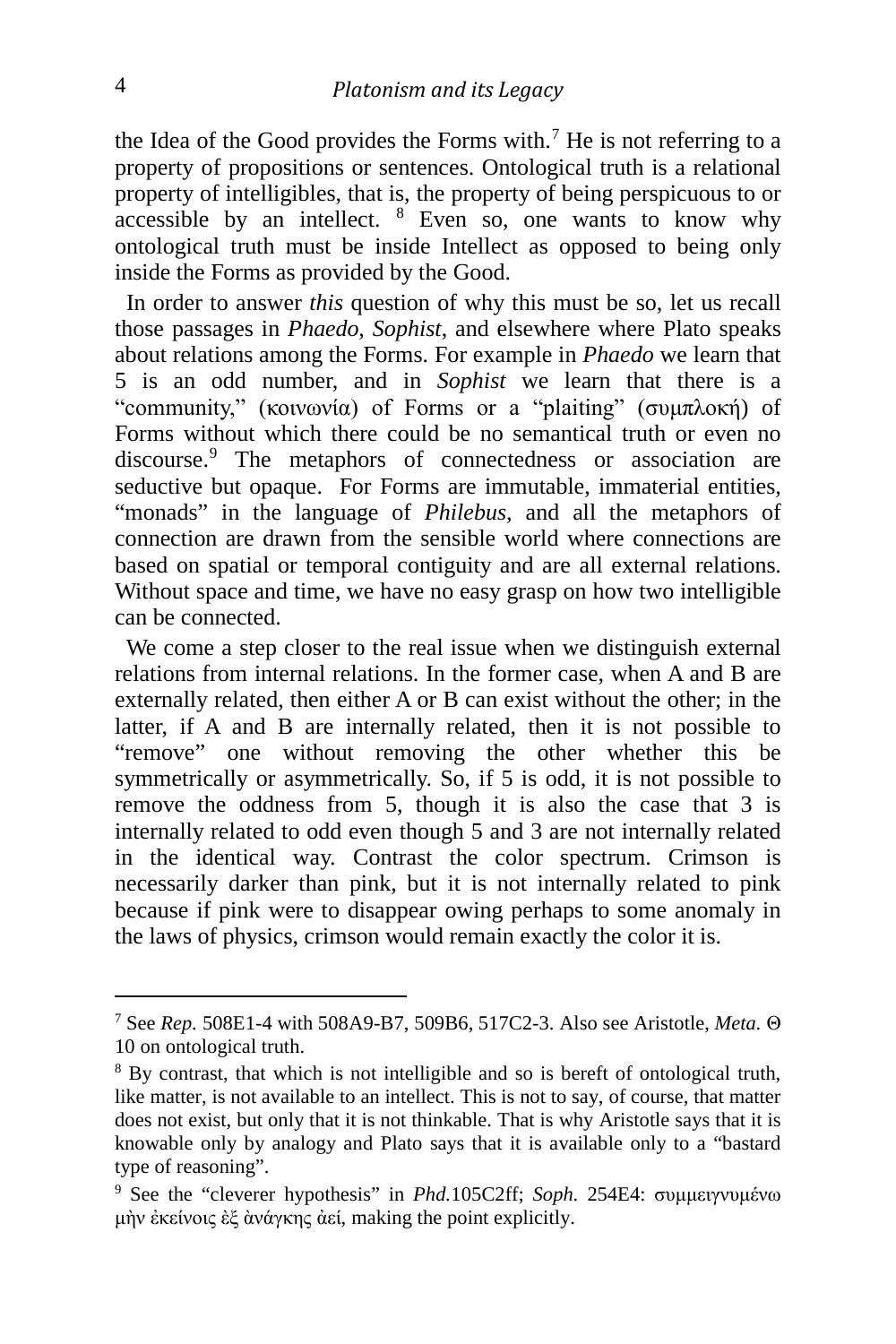So, we want internal relations, but there is an obvious problem. And it is that, on most theories of internal relations, if A and B are internally related, that is because there is an essential connection between the two. That is, "B" somehow or other expresses what A is or vice versa. The problem, of course, is that if a Form is a "monad" or an eternal unique individual οὐσία, then how can *another* Form be part of its essence?<sup>[10](#page-5-0)</sup> It is tempting to say, and it is not entirely false to say, that indeed all the intelligibles are parts of Being (τὸ ὄν). But this is clearly inadequate for at least two very good reasons. First, even if it were true, that would not advance us one step toward understanding why the intelligibles—or Being—must be inside Intellect. After all, Plotinus himself says that intelligible must in one sense be prior to Intellect.<sup>[11](#page-5-1)</sup> Thus, the Form of Horse must exist for Intellect to think it; it does not exist by thinking it. Second, and independent of our problem about the internality of intelligibles, for all the Forms to be "parts" of Being either leaves them as distinct parts, in which case the problem is unresolved or else they are indistinct in which case we would have to agree that if something is a triangle because it partakes of the Form of Triangularity, it is also a grapefruit because the Form of Grapefruit is not distinct from the Form of Triangularity. So, we do want internal relatedness, but along with that we want distinctness among intelligibles. That is precisely where Intellect comes in.

 Consider the following examples. We come to understand that the Morning Star and the Evening Star are in fact identical, that they are the planet Venus. We come to understand that the person we see at  $t_1$  is identical to the person we see at  $t_2$ . To put it more precisely, although S-at-  $t_1$  cannot be formally identical to S-at- $t_2$  since they do not have identical properties, still we understand that they are identical nevertheless. The first takeaway from this analysis relevant to our main question is that we need a concept of identity that is not formal identity in order to be able to *re-identify* things or, in the first example, in order to be able to identify the subject of non-identical manifestations or appearances. Insisting on the univocity of "identity" as most contemporary philosophers do, is metaphysically maladroit and so unacceptable to Platonists. Formal identity does not even begin to help us to understand what it means to *re-identify* anything.

<span id="page-5-0"></span><sup>10</sup> See *Phd.* 78C6-7 where the Forms are said to be ἀσύνθετα, that is, incomposites. This would seem to preclude the compositeness entailed by having an essence that is in part expressed by another Form.

<span id="page-5-1"></span> $11$  See e.g., VI 6 [34] 6.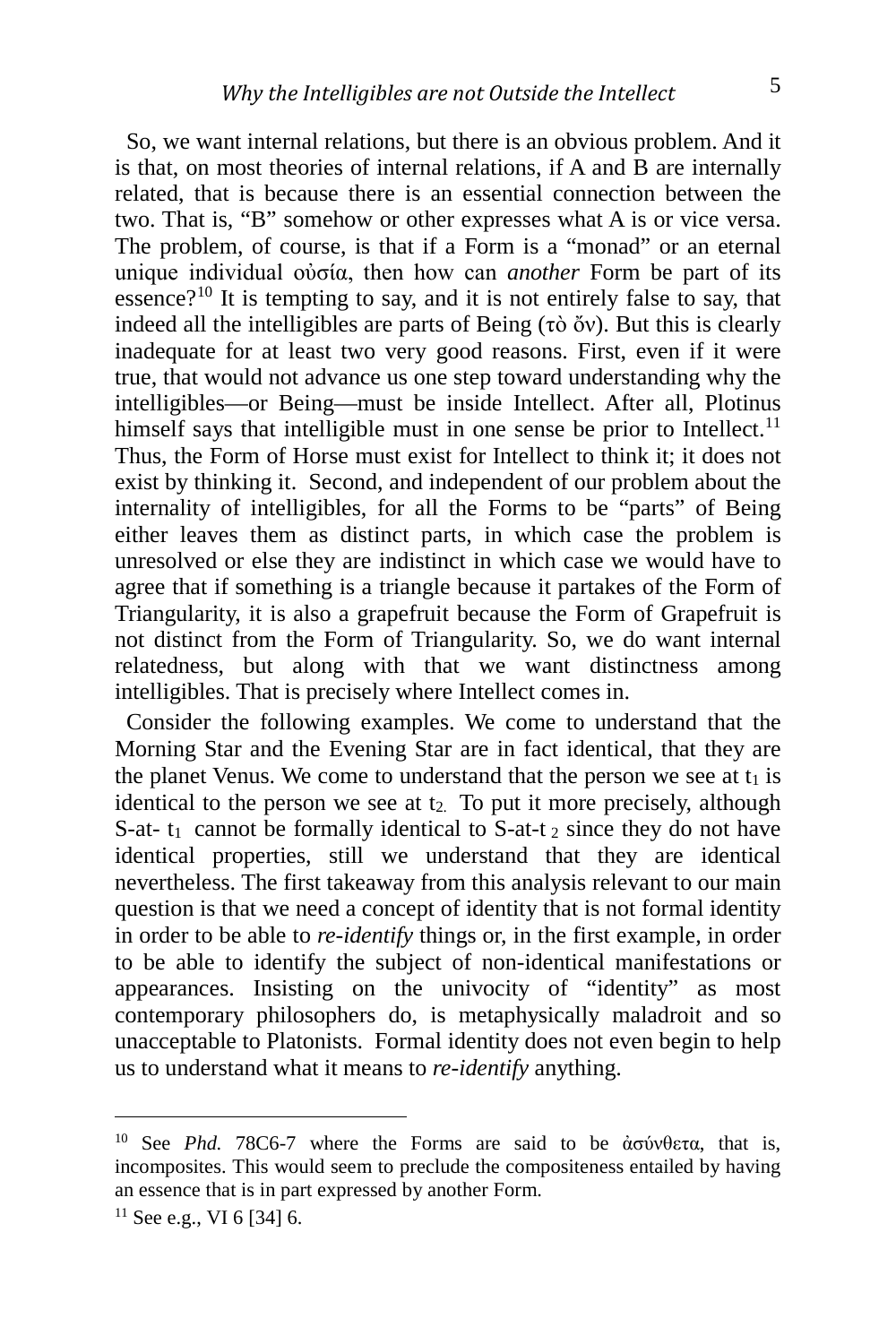Consider one further example that makes the point about identity even clearer. We all know that A=A, the symbolization of formal identity. But every substantive equation is of the form A=B, which must indicate some type of identity other than formal identity, since the only thing A is formally identical with is A. Let us for the moment just call this non-formal identity or metaphysical identity. It is clearly nonformal identity that is needed among eternal intelligibles in order to guarantee necessary truths.

 A final pair of examples of a somewhat different cast comes from Aristotle. In a canonical Aristotelian demonstration, the middle term is the definition of the subject and it is what "connects" the subject to its commensurately universal predicates. Thus, all triangles are threeangled because a triangle is a three-sided plane figure and all threesided place figures are three-angled. "Being a triangle" does not mean the same thing as "being three-angled" and yet, through the definition, we see—intellectually see—that what is a triangle and what is threeangled are extensionally equivalent. And we need only add here that for intelligible entities extensionality adds nothing to intensionality, or denotation adds nothing to connotation.

 The second example is a distinction that Aristotle frequently makes between A and B that are identical in εἶναι, but distinct in λόγος. So, teaching and learning are identical in being but distinct in their essence or account.[12](#page-6-0) Teaching and learning are really distinct *quoad nos*; in reality they are identical. But if that identity were formal identity, they could not be really distinct in any sense.

 The next point is that the recognition or understanding that two or more appearances or manifestations are non-formally identical, meaning that there is one thing that the two or more really are, is entirely a cognitional act. That is, it occurs entirely within intellect. After all, the planet Venus is just the planet Venus whether it is morning or evening. It—the very same planet—is only the Morning Star and the Evening Star to an intellect. So, too, the number 3 is just the number three even if we come to understand that it is equal to the square root of the number 9. So, it is intellect that holds together the manifestations of that which is one or self-identical. It holds them together as manifestations of that one thing.

 If intelligibles were outside Intellect, then there would be no ontological foundation for the fact that the proposition that "5 is odd"

<span id="page-6-0"></span><sup>12</sup> See e.g., *Phys.* <sup>Γ</sup> 3, 202b16-22.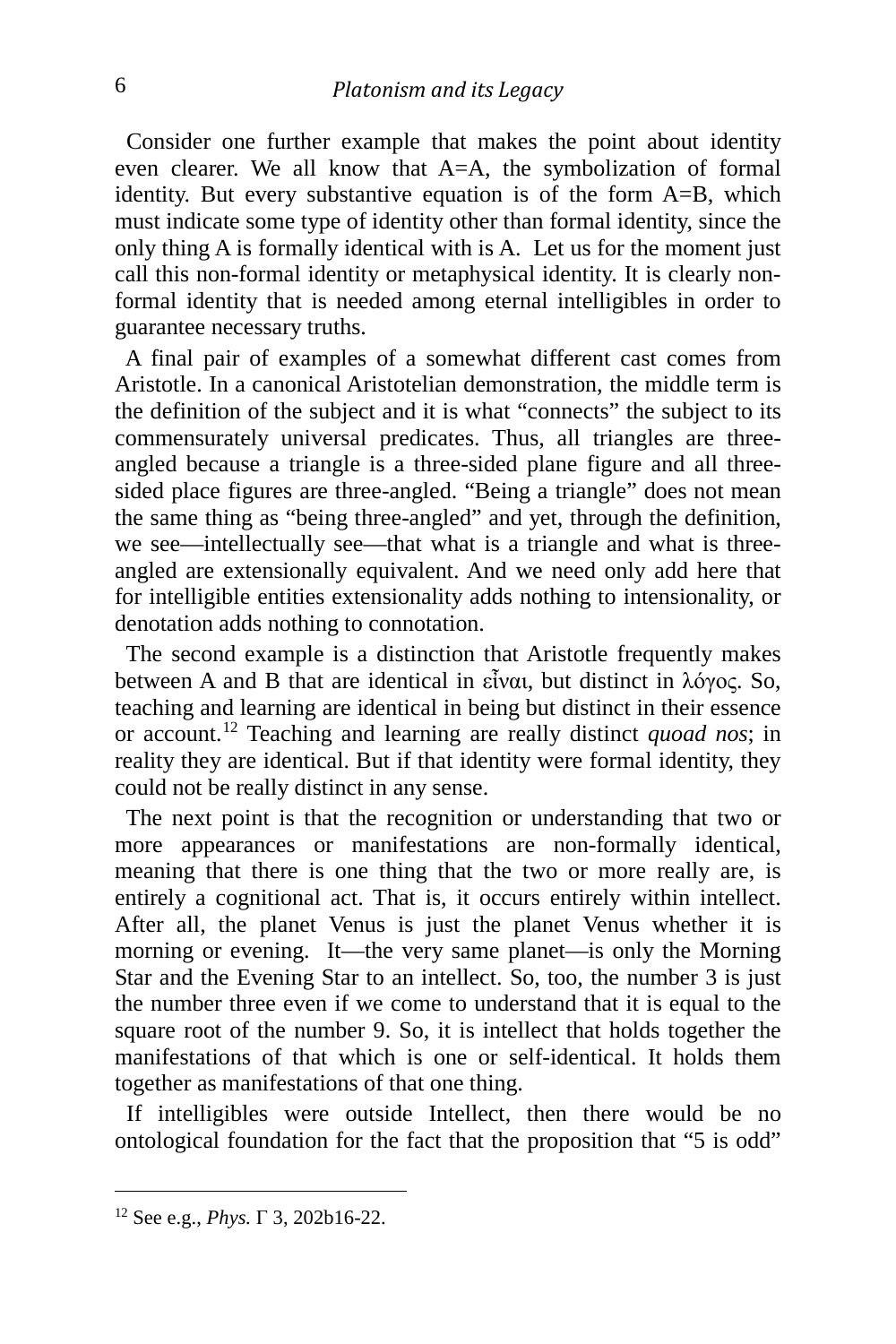is not just true but necessarily true. It is not undifferentiated Being that makes this true. It is not an array of distinct Forms that makes this true, but rather it is Intellect thinking eternally that the Form of Five and the Form of Odd are really manifestations of Being that makes it true. Just as "the Morning Star is the Evening Star" is an intentional object and not a real object, so the ontological foundation for our propositional claim "5 is odd" is an intentional object for Intellect, not a real object, meaning that if it were, it would have an ὑπόστασις outside of or external the Intellect. Plotinus is quite clear that the ὑπόστασις, what has independent existence, is Intellect-Being, not an independent array of Forms.

Thus, we can better understand Plotinus when he writes in VI 7 [38],

It is not possible, therefore, for Beings to be if Intellect does not activate them, and it activates one thing after another, and in a way wandering all wanderings, wandering in itself, just as it is the nature of true Intellect to wander in itself. It naturally wanders among Substances, as the Substances run along its wanderings with it. Intellect is everywhere itself. It, then, has a constant wandering. Its wandering is on 'the plain of truth', which it does not leave.<sup>[13](#page-7-0)</sup>

The "plain of truth" which comes from *Phaedrus* is Being as cognized. That is why the property of ontological truth is a relational property, that of being for an intellect.<sup>[14](#page-7-1)</sup> More particularly, it is the property of being in relational to an eternal intellect, either the hypostasis Intellect or our own undescended intellects. Ontological truth does not just make intelligibles knowable; it make them known. They are internally related to Intellect. It is this property which the Good, as One, gives to intelligible reality because the One is virtually all that is intelligible. The source or principle  $(\dot{\alpha} \rho \gamma \dot{\eta})$  of truth must transcend truth, that is, it must transcend intelligibility. And yet it must it must somehow "have" that which it gives, as is the case with any cause and its effects. What the One is virtually is all intelligibles, meaning that the unity that

i,

<span id="page-7-0"></span><sup>13</sup> VI 7 [38], 13.28-37: Οὐκ ἔστιν ἄρα τὰ ὄντα εἶναι μὴ νοῦ ἐνερ γήσαντος, ἐνεργήσαντος δὲ ἀεὶ ἄλλο μετ᾽ ἄλλο καὶ οἷον πλανηθέντος πᾶσαν πλάνην καὶ ἐν αὐτῷ πλανηθέντος, οἷα νοῦς ἐν αὐτῷ ὁ ἀληθινὸς πέφυκε πλανᾶσθαι· πέφυκε δ᾽ ἐν οὐσίαις πλανᾶσθαι συνθεουσῶν τῶν οὐσιῶν ταῖς αὐτοῦ πλάναις. Πανταχοῦ δ᾽ αὐτός ἐστι· μένουσαν οὖν ἔχει τὴν πλάνην. Ἡ δὲ πλάνη αὐτῷ ἐν τῷ τῆς ἀληθείας πεδίῳ, οὗ οὐκ ἐκβαίνει.

<span id="page-7-1"></span><sup>14</sup> See *Phdr.* 248B6.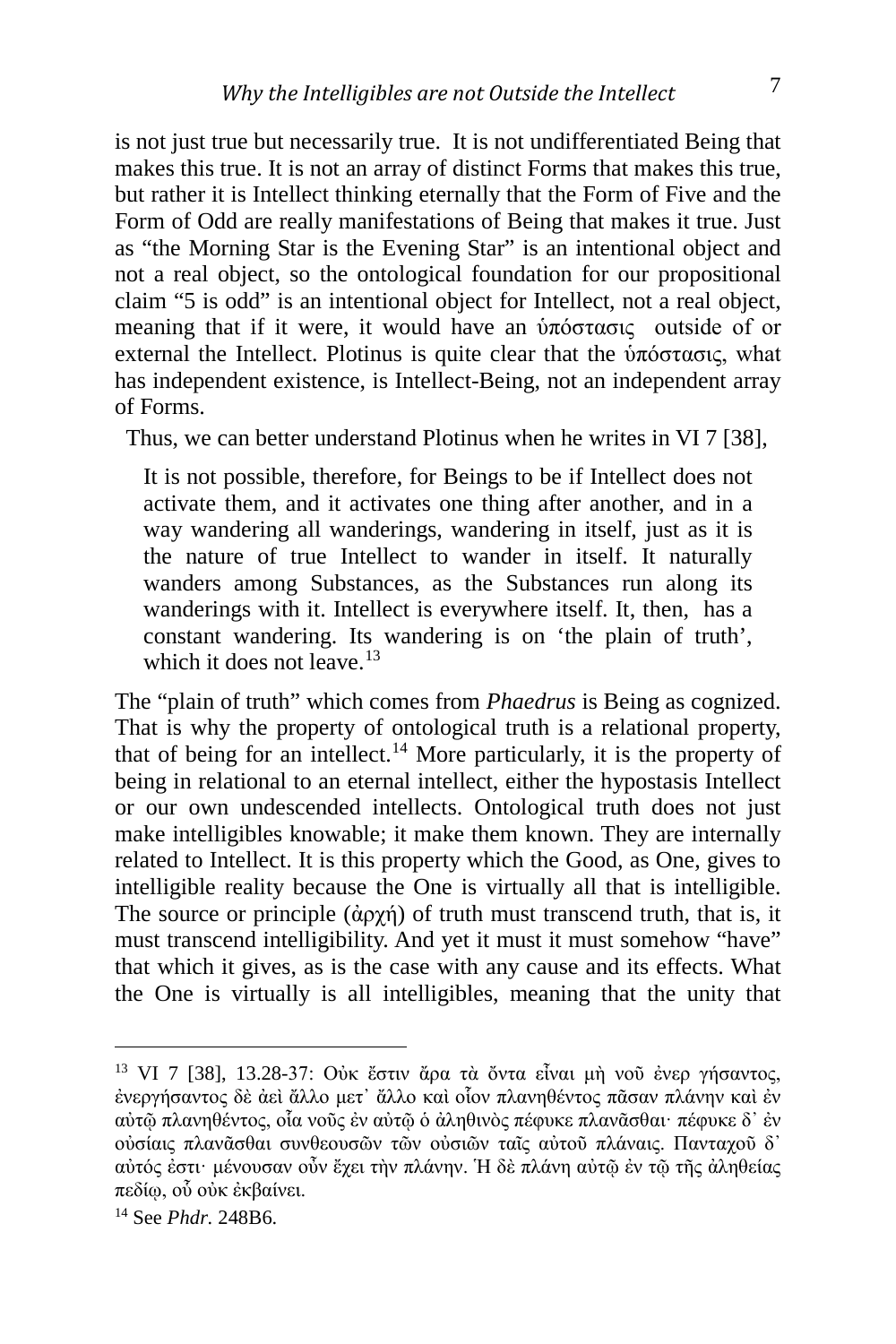Intellect sees among all the Forms (e.g.,  $A=B$  for any A and any B) is the intelligible λόγος of the first principle of all.

We are now, I hope, in a position to see why Plotinus maintained that Being is identical with Intellect and that it is a one-many, as opposed to Soul which is a one *and* many.<sup>15</sup> Against Aristotle and in line with Plato, Plotinus thinks that οὐσία is essentially complex. That is why the first principle of all, which must be simple, is ἐπέκεινα τῆς οὐσίας. The "oneness" is owing to the cognitive identity of Intellect and Being, the claim of Parmenides that Plotinus quotes or alludes to about six times.[16](#page-8-1) The "manyness" is owing to the distinctness of Intellect and Being and also the distinctness among the intelligibles.<sup>17</sup> The main point relevant to the topic of this paper is that the oneness and the manyness are inseparable. In the activity (ἐνέργεια) of thinking, Intellect thinks all that is thinkable as a many that is also one. This many-one is what ούσία is.<sup>[18](#page-8-3)</sup>

 We can perhaps get a better sense of what this primary unifying activity is if we compare it with the thinking of embodied intellects.[19](#page-8-4) Regarding the latter, Plotinus says,

But how are we related to the Intellect? By 'Intellect' I do not mean that condition that the soul derives from the entities that accompany the Intellect, but the Intellect itself. In fact, we have this even though it transcends us. But we have it either collectively or individually, or both collectively and individually. We have it collectively, because it is indivisible and one, that is, everywhere identical; we have it individually, because each one of us has the whole of it in the primary part of the soul. We have

<span id="page-8-0"></span><sup>15</sup> On Intellect as one-many see IV 8 [6], 3.10; V 1 [10], 8.26; V 3 [49], 15.11; VI 2 [43], 2.2; VI 2, 10.11; VI 2, 15.14; VI 2, 21.7; VI 2, 22.10; VI 5 [23], 6.1-2; VI

<sup>6 [34], 8.22;</sup> VI 6, 13.52-53; VI 7 [38], 8.17-18; VI 7, 14.11-12; VI 7, 39.11-14.

<span id="page-8-1"></span><sup>&</sup>lt;sup>16</sup> See Parmenides, fr. B3 Diels: τὸ γὰρ αὐτὸ νοεῖν ἔστιν τε καὶ εἶναι.

<span id="page-8-2"></span><sup>&</sup>lt;sup>17</sup> See III 9 [13] 1, 13-14, where Plotinus insists on the distinction between  $\tau \dot{\text{o}}$ νοητόν and τὸ νοοῦν.

<span id="page-8-3"></span><sup>18</sup> See VI 9 [9] 2, 21-27; V 6 [24] 6, 20-24. At V 1 [10] 4, 33-40, Plotinus makes it clear that thinking requires difference (ἑτερότης) (between thinking and object of thinking) and identity (ταὐτότης) between thinking and object of thinking. Hence, Intellect and Being are many-one. The identity does not contradict the difference because the One alone is unqualifiedly self-identical. The identity of Intellect with Being entails the manyness of both.

<span id="page-8-4"></span><sup>&</sup>lt;sup>19</sup> Cf. Plato, *Rep.* 537B8-C8 where the educational goal of the rulers is to bring what they learned "into a unified vision" (εἰς σύνοψιν).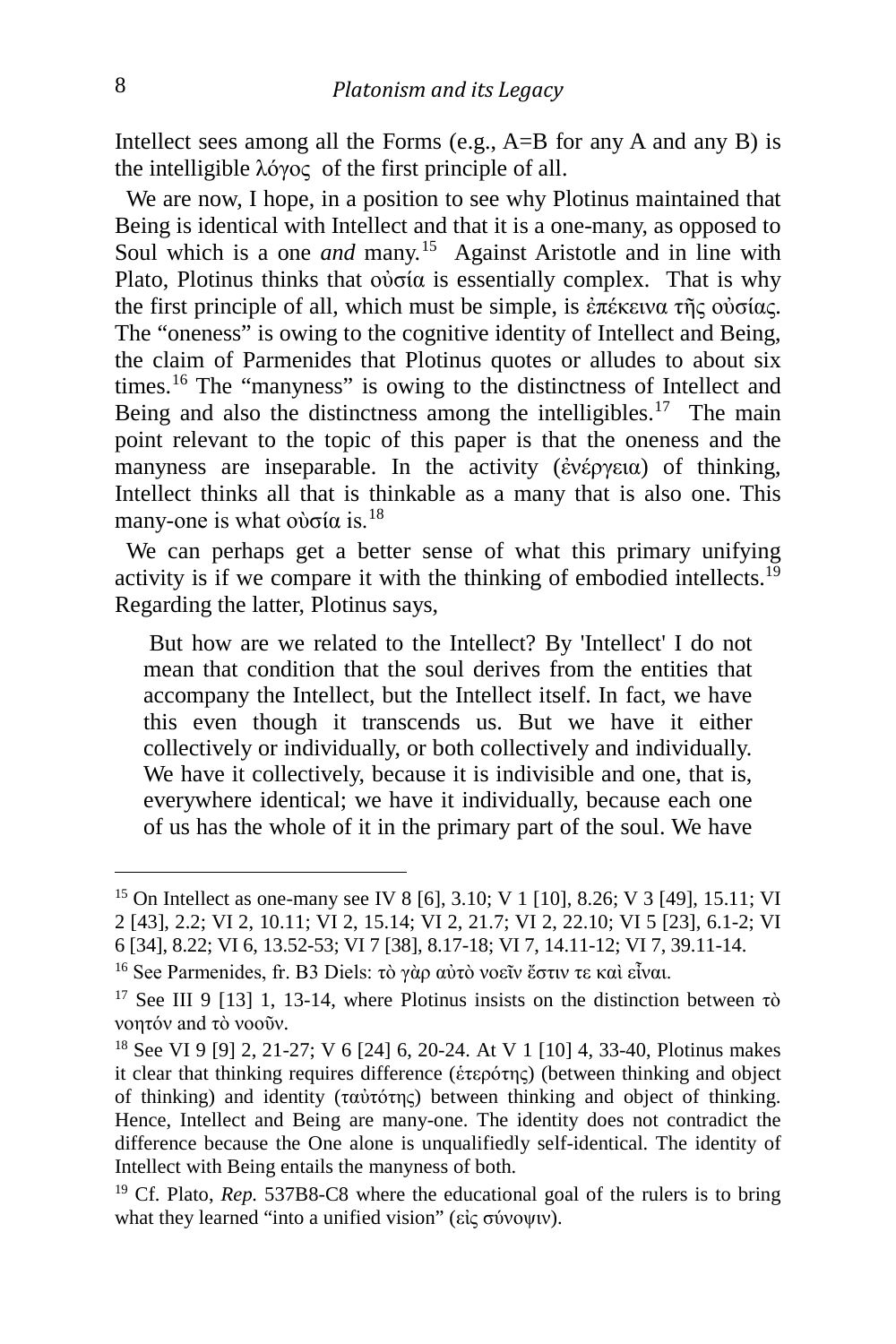the Forms, then, in two ways: in the soul, in a way, unfolded and separated, but in Intellect altogether.<sup>[20](#page-9-0)</sup>

 The unfolded and separated Forms are the intelligible objects of our embodied cognition. They are the elements of our universalizing thinking. They are λόγοι of Being, eternally cognitively identical with Intellect. That is, they are expressions of Intellect at the level of Soul. So, when we grasp that "five is odd" we are representing Being in our discursive, embodied intellects as mediated by Intellect. That the intelligibles are not outside Intellect means that we could not grasp the necessary truth that five is odd if, *per impossibile*, Intellect did not exist. In that counterfactual condition, we would have no way of grasping that five is odd rather than even since the relation among five and odd and even would be indistinguishable within Being.<sup>[21](#page-9-1)</sup>

 It is important to realize that for Plotinus and for the entire Platonic tradition, grasping that five is odd is not primarily a matter of memory or residual sense-experience or rule acquisition or successful symbol manipulation. It is rather a matter of seeing what is really there to be seen. And what is there to be seen is not a picture of the number five or a symbol for oddness. It is seeing as necessarily connected five and odd. And the necessary connectedness is guaranteed by Intellect for whom the array of Forms in their articulated interconnectedness is what Being really is.  $22$ 

 If Plotinus is correct in insisting that the intelligibles are not outside Intellect, then this means that whether we identify Intellect with the Demiurge or the Unmoved Mover (or both, as Plotinus does), then

<span id="page-9-0"></span><sup>&</sup>lt;sup>20</sup> Ι 1 [53], 8.1-8: Πρὸς δὲ τὸν νοῦν πῶς; Νοῦν δὲ λέγω οὐχ ἣν ἡ ψυχὴ ἔχει ἕξιν οὖσαν τῶν παρὰ τοῦ νοῦ, ἀλλ᾽ αὐτὸν τὸν νοῦν. ῍Η ἔχομεν καὶ τοῦτον ὑπεράνω ἡμῶν. Ἔχομεν δὲ ἢ κοινὸν ἢ ἴδιον, ἢ καὶ κοινὸν πάντων καὶ ἴδιον· κοινὸν μέν, ὅτι ἀμέριστος καὶ εἷς καὶ πανταχοῦ ὁ αὐτός, ἴδιον δέ, ὅτι ἔχει καὶ ἕκαστος αὐτὸν ὅλον ἐν ψυχῇ τῇ πρώτῃ. Ἔχομεν οὖν καὶ τὰ εἴδη διχῶς, ἐν μὲν ψυχῇ οἷον ἀνειλιγμένα καὶ οἷον κεχωρισμένα, ἐν δὲ νῷ ὁμοῦ τὰ πάντα.

<span id="page-9-1"></span><sup>&</sup>lt;sup>21</sup> Cf. Plato, *Tht.* 186B-D, where Socrates argues that we cannot attain truth without attaining οὐσία. But in attaining οὐσία, we do not attain to undifferentiated Being.

<span id="page-9-2"></span><sup>22</sup> See W. Mesch, "Die ontologische Bedeutung der Zeit in Platons *Timaeus*, in *Interpreting the Timaeus-Critias.* Proceedings of the IV Symposium Platonicum. Edited by T. Calvo and L. Brisson (Sankt Augustin: Academia Verlag, 1997), 234-5, on the necessity that the necessary interconnectedness among Forms requires that the Forms be alive, that is, they they be cognitively identical with the life of an eternal intellect. Also, P.F. Finck, *Die Begründung der Seele im absoluten Denken* (Leiden: Brill, 2012), ch.4.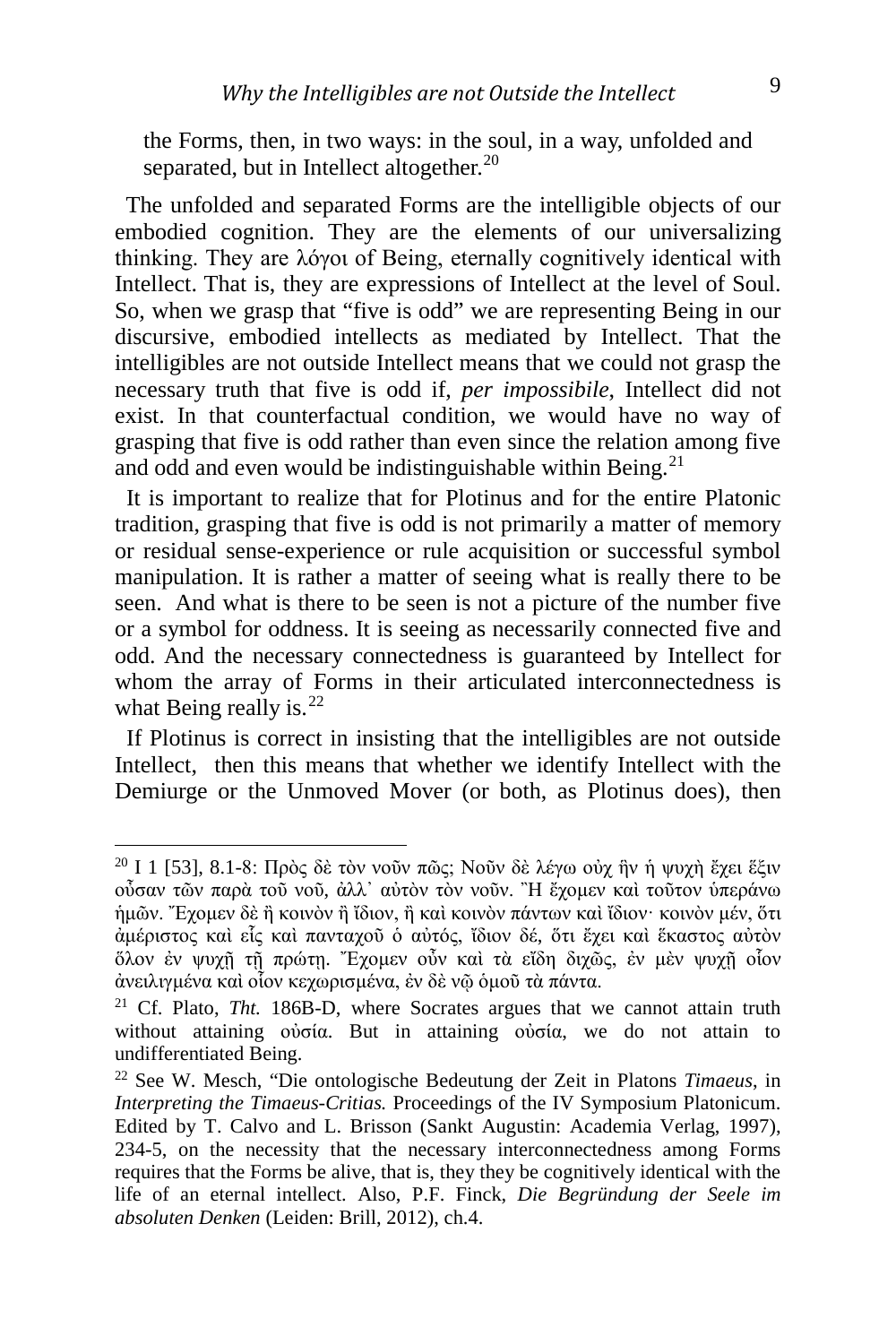Platonic metaphysics cannot be usefully separated from Platonic theology, at least insofar as we think that an eternal Intellect is part of the subject matter for theology. This will no doubt come as a big surprise to contemporary mathematical Platonists who argue that there are indeed mathematical objects and mathematical facts outside of space and time, but who, generally, vociferously deny that their existence requires an eternal Intellect to contemplate them in their diverse unity.<sup>[23](#page-10-0)</sup> The grounds for radically separating Platonism from theology is that Platonism operates solely within the realm of formal causality, while theology inevitably enters the picture as the foundation for teleological explanation. If Plotinus is right, it is not possible to have the one without the other. But of course, just as formal causality does not exist apart from teleological or final causality so both formal and final causality do not exist apart from efficient causality. So, from fixing the ontological foundation for necessary truth, we then see the need to introduce Intellect and, then, we see the need to introduce the Good or One, the first principle of all and that upon which everything depends for its existence. The consequence of denying this admittedly elaborate, though authentically Platonic, metaphysical framework is nothing less than accepting that "5 is odd" or "a tangent touches a circle at one and only one point" are *not* necessary and eternal truths. That would be expensive.

 If the above interpretation is correct, it enables us to see the One, Intellect, and intelligibles as integrated and inseparable elements of the Platonic system. Aristotle was right to conclude that there must be a first principle of all and that it must be absolutely simple. Further, he was right to locate primary Being in an intellect. But in so doing, he misidentified this intellect with the absolutely simple first principle of all. As Plotinus argues, Being must indeed be one. But its oneness is that of a complex array of all that is intelligible. The oneness that it has is provided by that which is unqualifiedly simple and so its oneness is different from that. The oneness that Being has is, however, also not that of a "sum" or "whole" where each part is related to the rest only by an external relation. Its oneness is that of a many-seen-as-one. This "seeing" is the paradigm of all intellection wherein one sees that, say, A=B means that "A" and "B" are two expressions of one thing. So, the intelligible world cannot be separated from eternal Intellect which is just to say that the intelligibles are not outside it.

<span id="page-10-0"></span><sup>23</sup> E.g., J. Brown, *Platonism, Naturalism, and Mathematical Knowledge* (New York: Routledge, 2012), pg. 161, says, "I've actually never seen the slightest connection between religion and mathematical Platonism."